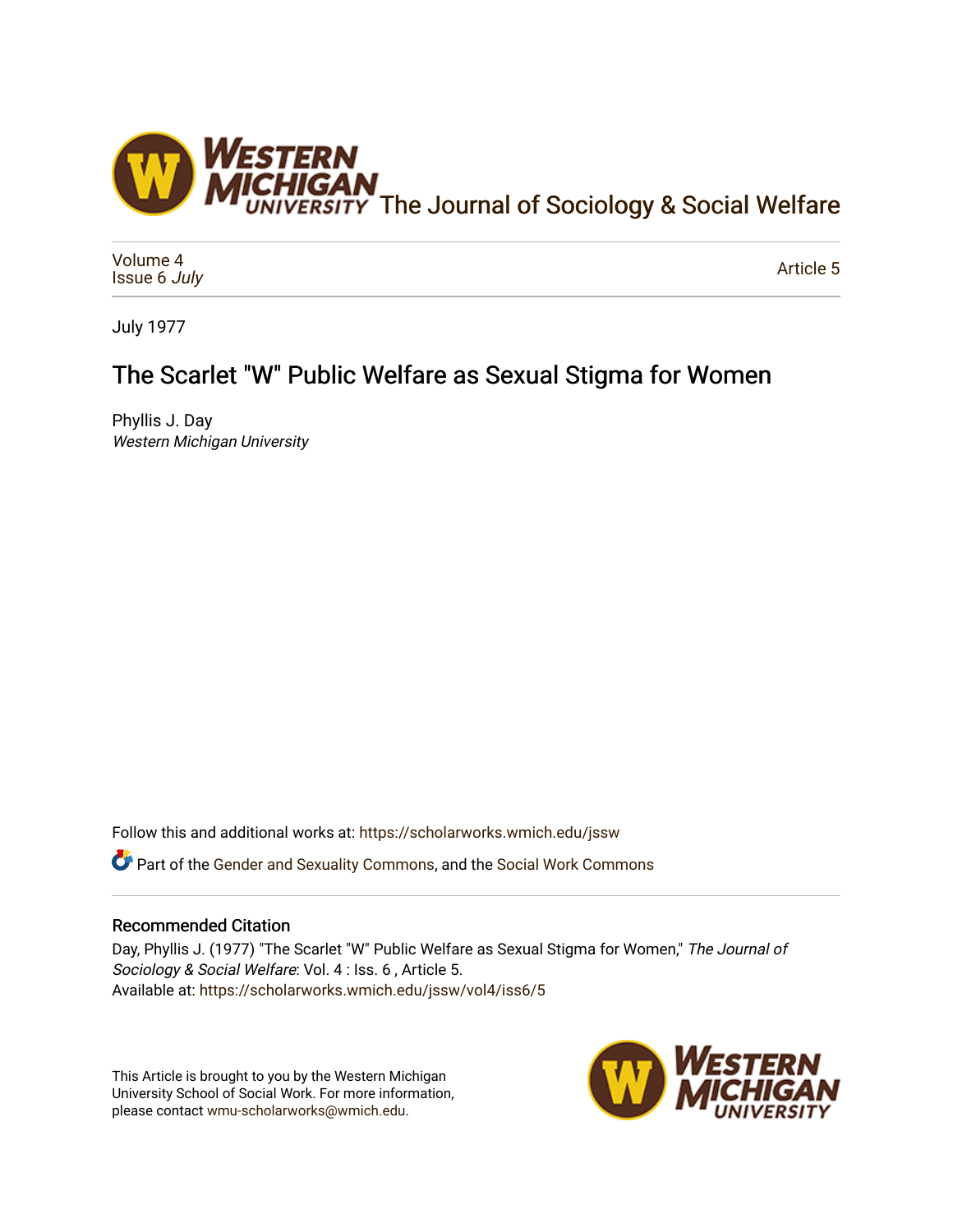## THE SCARLET "W" PUBLIC WELFARE AS SEXUAL STIGMA FOR WOMEN

Phyllis **J.** Day Western Michigan University

## STATEMENT OF PURPOSE

The purpose of this paper is to focus attention on sex role deviance as a major contributive factor in negative attitudes toward women on welfare. Our position is that part of the stigma toward welfare recipients arises from the fact that they are sex role deviants, and that the differential treatment accorded to men and women on welfare has to do with the difference in sex role expectations from which they deviate. Although negative attitudes toward men on welfare are as evident as those toward women, this article sets aside the issue of men on welfare (though cognizant of its importance) to focus on the more numerous group of women on welfare.

The paper is intended to provide a new perspective on welfare and the sexrelated aspects of stigma toward women recipients, in which the very fact of a women seeking public support brands her not only with the taint of laziness but with the taint of sexual immorality.

#### INTRODUCTION

Robert K. Merton's theories on latent and manifest functions are particularly appropriate to the study of welfare. He says

... action can be planned to accomplish certain goals and yet succeed in achieving quite different results which are unplanned or unacknowledged,

## and that

..a social policy or any other action phenomenon may not be the sole method used to achieve a particular end (Bell, 1965; p. iv).

In welfare we have a system which is manifestly a charitable function, established for the protection of the poor as prescribed in the earliest writings about traditions of charity (Weber, 1952). Especially in the provision of support and services for children, in the Aid to Families of Dependent Children (AFDC) program, true charity would appear to be the keynote. Not only financial aid but social services are manifestly intended for provision. We may infer, therefore, a society concerned about social as well as financial support for children. However, the extent of this help and the way it is given seem to demonstrate that support is not the program's major goal. The grants are inadequate to meet needs, they are ringed around with eligibility requirements peripheral to needs, and the stigma attached to seeking such help makes it a last resort for most people.

-872-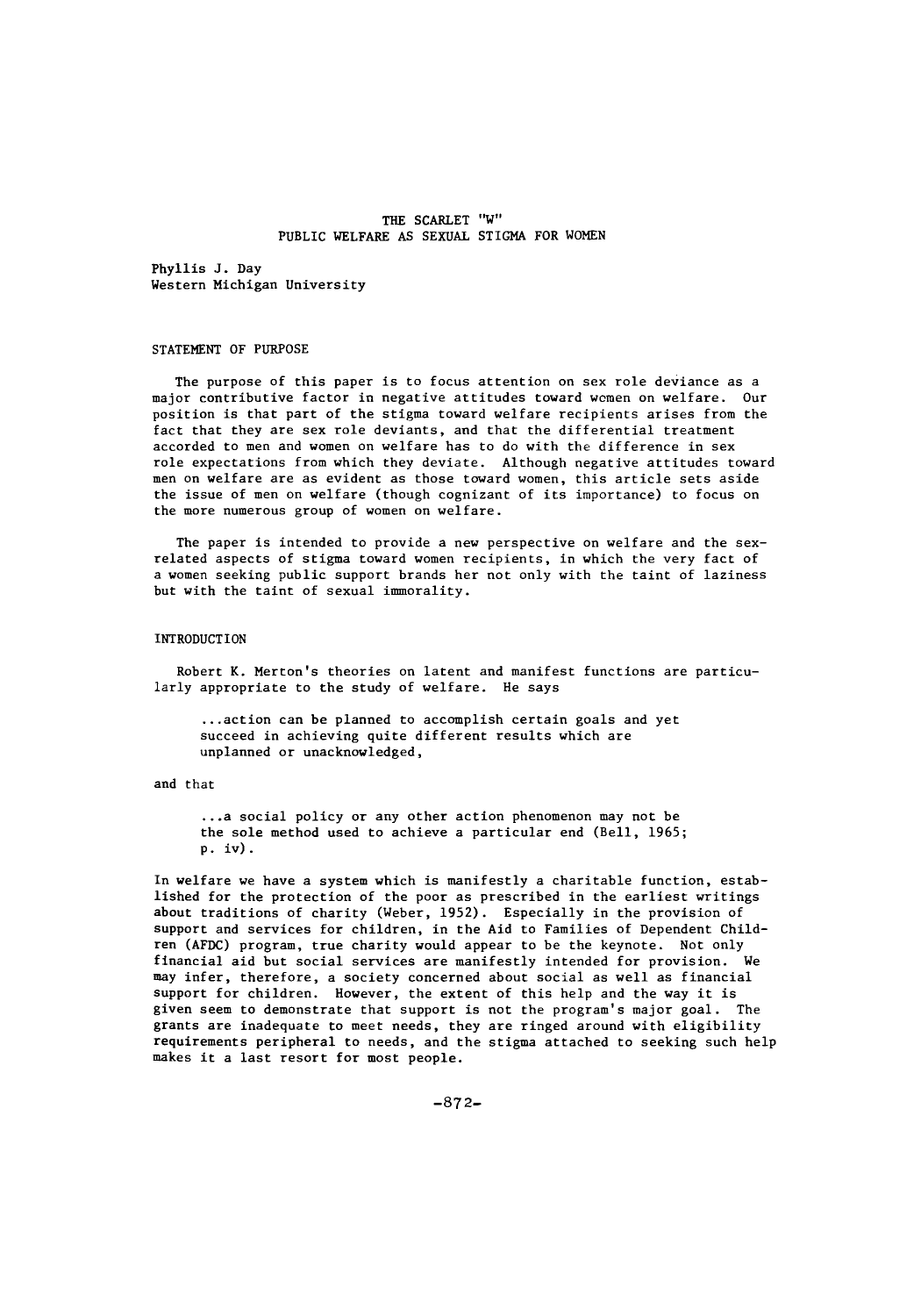The history of theAFDC program is an interesting counterpoint to its manifest purpose. Among the first recommendations of the Children's Bureau, one of the forerunners of ACD, was that there be a "contract" with the mother to provide a "suitable home" for the child. A suitable home policy, according to Bell, is

... a response to the recurring anxiety that the indiscriminate provision of public aid will encourage parental immorality or irresponsibility and perpetuate homes that are destructive to children (Bell, 1965: 4).

Once established by the Social Security Acts of 1935, federal policy left administration of the AFDC program to states and localities, in the expectation of responsiveness to local needs. This permitted such travesties as the Louisiana fiasco, in which 23,000 people were put off welfare on the basis that, because the mother had illegitimate children, the home was not suitable (Bell 1965: 7). Moreover, social approval of such repressive policies is surely indicated when a governor announces proudly that "8000 illegitimate children were taken off the rolls during my term of office" (Faubus, Arkansas, 1960, from Mandell, 1971: 25).

There is little doubt that provision for support of the poor is one of the lowest priority items in the national budget. However, actual money expenditures for welfare have nearly doubled in the period 1960-1970, and this is a fact that the public and legislators dwell on. It is, nevertheless, the drastic increase in divorces, leading to more AFDC families, rather than a more generous level of support which is the major reason for higher welfare costs. This bears directly on the problem, since the greater numbers of people deviating from the "marriage and family" norm and seeking public assistance exacerbate the stigma of welfare by making the deviance more visible.

Recent legislation has moved all adult categories of welfare (except the residual general assistance category) to the Social Security Administration (January, 1975). In effect, this has served to legitimize the categories moved (Old Age Assistance, Aid to Disabled, Aid to Blind), since the social security program is felt to be "insurance" rather than "charity." Families with dependent children remain under the close scrutiny of state and local authority. If need were the criterion, this dichotomization between "deserving" and "nondeserving" poor would not have seemed necessary, nor would close supervision to insure compliance with certain rules be needed. Obviously welfare serves a latent function tied only lightly to the issue of support.

It is proposed here that one latent function served by welfare, and particularly by the AFDC program, is the maintenance of sex role norms basic to our society. This latent function exists for both men and women. However, economic factors and the relative powerlessness of women in society have perhaps engendered a special kind of stigma against women on welfare.

## SEX ROLE EXPECTATIONS

There are, of course, particular expectations as to roles of men and women in society. Man is the breadwinner, the worker, the support of his family. Woman's role is, generally, to be married, to stay in the home and bear and rear children, to keep the house, and to be an adjunct to man in his endeavors.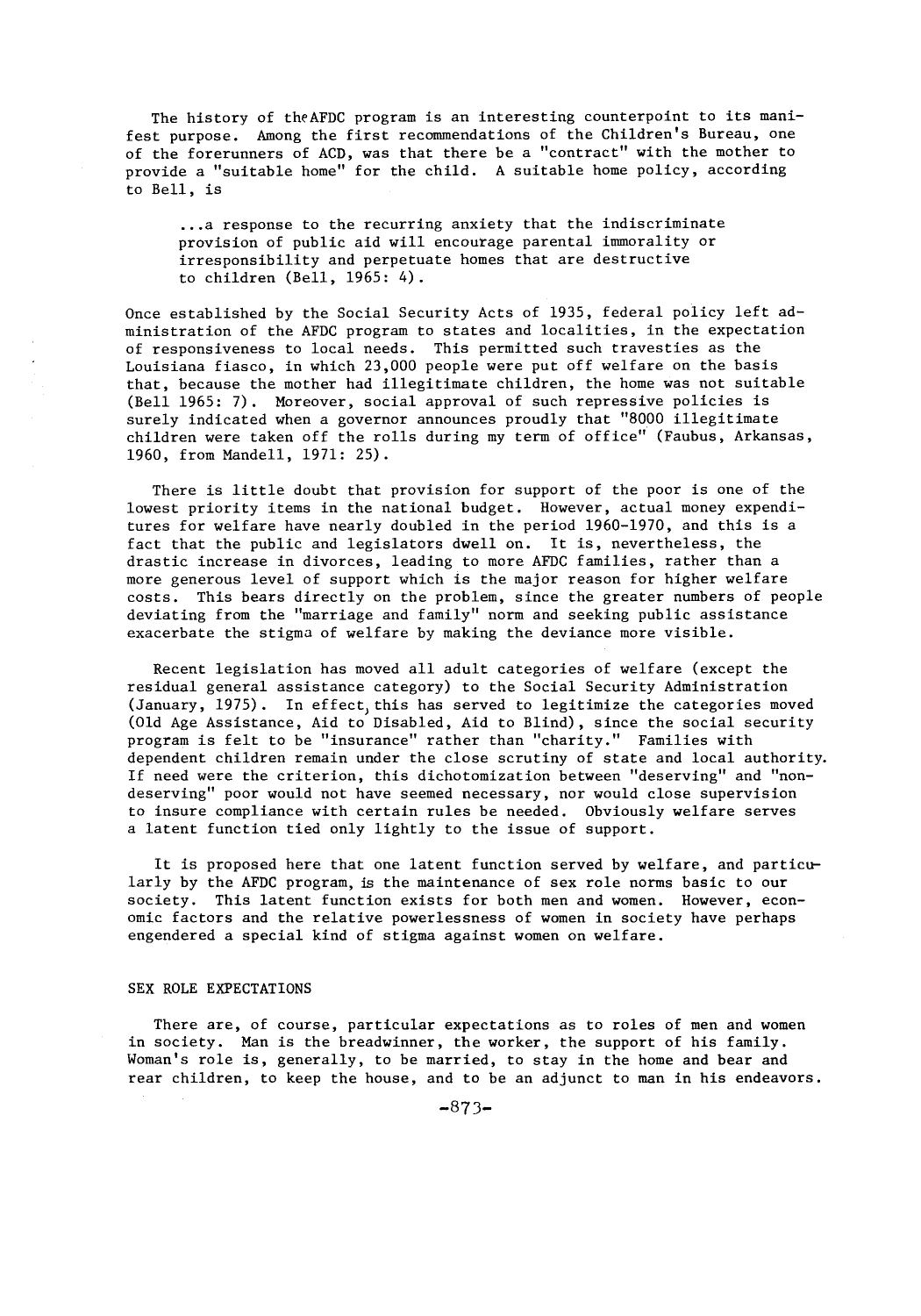These roles are basic both to the sustenance of the family and to the continuation of our society. Inextricably tied to these roles, however, are roles having to do with sexual behavior. In these roles men are generally free to do as they please, free to "sow their wild oats." Women -- the good wife, mother, etc. -- are constrained from promiscuous behavior by normative sanctions.

Why are such constraints seen as necessary for women? It may be because women are seen to be as capable of sexual freedom as men, and for various societal purposes sanctions must be imposed to prevent sexual freedom. (This is not to say that sanctions do not exist against men for promiscuous behavior; however, when deviance occurs it is not sanctioned so severely or seen as so wrong as for women.) It is the inextricability of the respective roles (sex role and sexual) that produces a special personal vulnerability when the person seeks public support. The ability of the man to support his family is evidence of his manhood. The woman who is "attached" to a man is seen to be behaving according to social norms. The "disattached" women is free not only from support by the man but is potentially free sexually.

Because of this inextricability of roles, it seems obvious that when a man cannot fulfill the role of support his role as a man can be questioned. This harsh judgment has to do with personal failure, and the ultimate agony is probably the public admission, through application for welfare, that he is no longer man enough to support his family. For women this inextricability of roles provides a different, though no less harsh, penalty for deviance. If a woman becomes disattached, thus violating the marriage role, she has "fallen" from the grace of a man and thus of society, since marriage is "the way people ought to live." A taint of sexual "easy-ness" attends the divorcee. Concomitant with this is the necessity that she find support. This is tantamount to assuming a man's role: even though such assumption is a deviance from the home-making role, especially if she has children, it is required by society. If she clings to her "woman in the home" role and seeks public support, she violates not only the expectation that there be an attachment to a man but the secondary expectation, coming from the assumed support role, that she will work. This double deviance produces stringent sanctions: she and her family are public liabilities, and the public admission of her failure in the marriage role brands her, since she seeks public support, as at least potentially sexually immoral.

Any woman who works, disattached or not, is subject to discrimination on two fronts. In the first place, she is competing with men against years of socialization for everyone in society about women's roles. Speaking of the woman entering the work field, Goode says:

...their motivation to do so is undermined initially by a socialization that still emphasizes that certain jobs are male tasks, and that a woman should not take a career seriously. In addition their motivation is continually undermined by the acceptance in all western countries of the idea that a woman must choose between two exclusive alternatives -- work or home -- an idea demonstrated best by the fact that the married working woman is still expected to carry on all her domestic duties, regardless of job demands (Goode 1970: 65).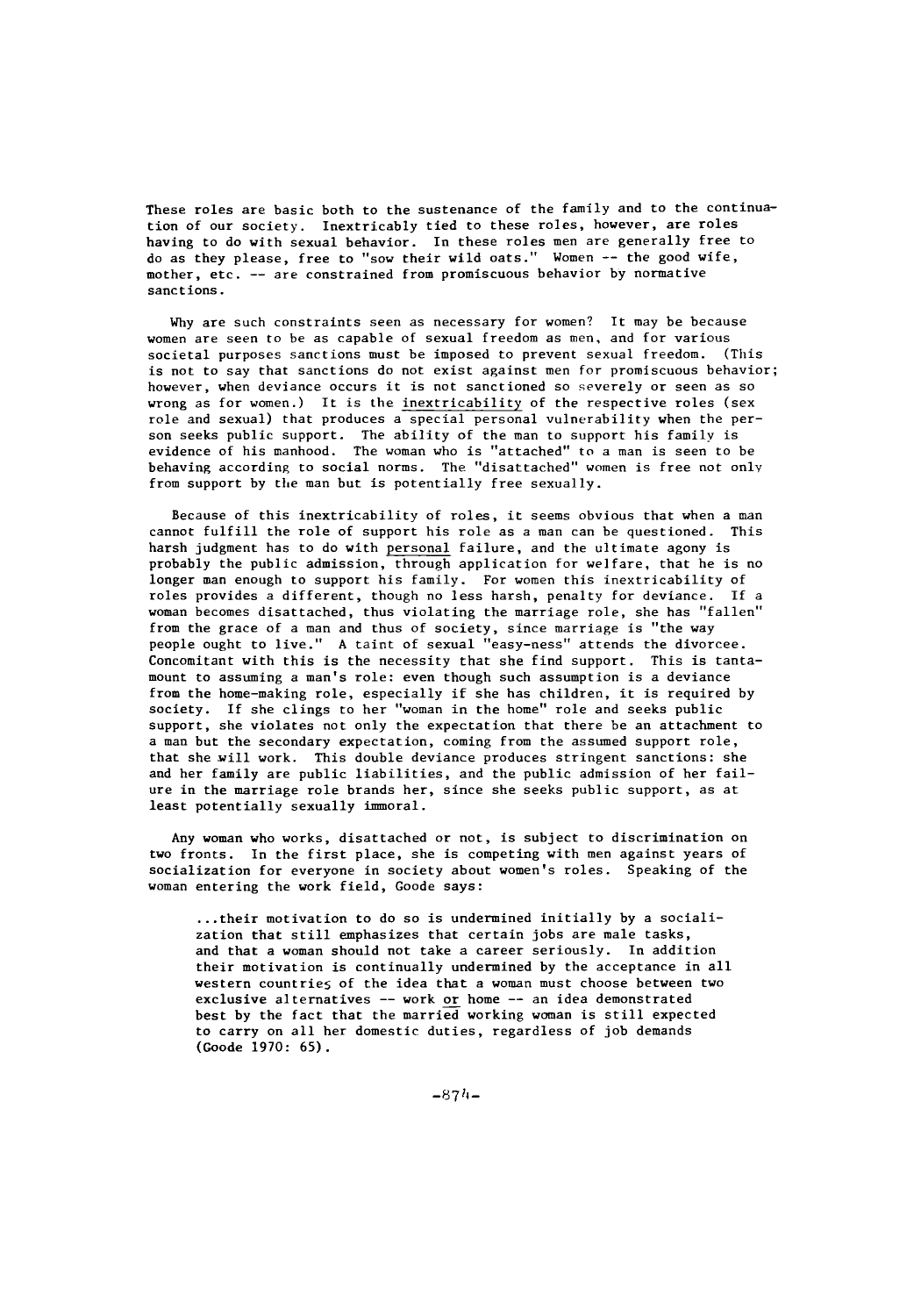The second front for discrimination is that there is a kind of honorary status of respect granted the woman who stays in the home to take care of husband and children. Loss of this status is keenly felt; it is a pervasive sense of guilt at deviation from the prescribed role.

When support of children is involved, the mother seems automatically to be given the responsibility.

It is a curious paradox that the growing emancipation of women and the gradual, though uneven, success of their claim to equal opportunity.. .is coupled with the almost universal acceptance that it is the mother who must carry the main burden of responsibility for the care of the children (Yudkin and Holme 1963: 158).

When the father leaves the home he is expected to help support the children. However, if he does not, action may or may not be taken by the courts to insure his contribution, and the level of contribution is generally low. In many states the women applying for welfare has the responsibility of bringing court action against the father for support of the family. Once begun, and despite reciprocal state support laws, the action may not be followed through to gain support. The responsibility for such suit is the woman's and it is a requirement before aid can be given.

## WOMEN AS POSSESSIONS

One of the keynotes in treatment of women throughout history has been the stance that women are possessions, to be owned (for life or for the moment) or disowned by men. The expectation of women's dependency naturally followed, and with it a second keynote, the dichotomization of women as "good" (dependent upon one man). Three major patterns emerge which deal with "the woman question": the pattern of domination of women because of legitimation of children and inheritance rights; religion and the development of patriarchal attitudes; and that of economic issues.

## **1.** Legitimation of children and inheritance rights

According to Engels, the subjugation of "mother right" and the matriarchal line (for inheritance) was the "world historical defeat of the female sex" (Engels 1951: 16). As wealth increased, and with it the importance of man as breadwinner, the importance of legitimacy for inheritance to male heirs increased. Monogamy and the control of women's sexual behavior became necessary. Corollary to this monogamy were the institutions of prostitution and slavery, insuring the sexual accessibility of women through ownership in almost every case. There were, of course, rare instances of women with wealth; a woman in Roman times could upon the death of her husband control inherited wealth at least until her sons were grown. In the Greek age there was a thriving business in state-approved prostitution. The hetaira could become a woman of wealth and influence. Nevertheless, the pattern of male "right" to possession (of women and/or wealth) persists even in these instances.

The "women as property" status exists throughout history and culture. In different societies control was achieved by such methods as harems, purdah, punishment of adultery by death, and so on. There has been a "gradual shift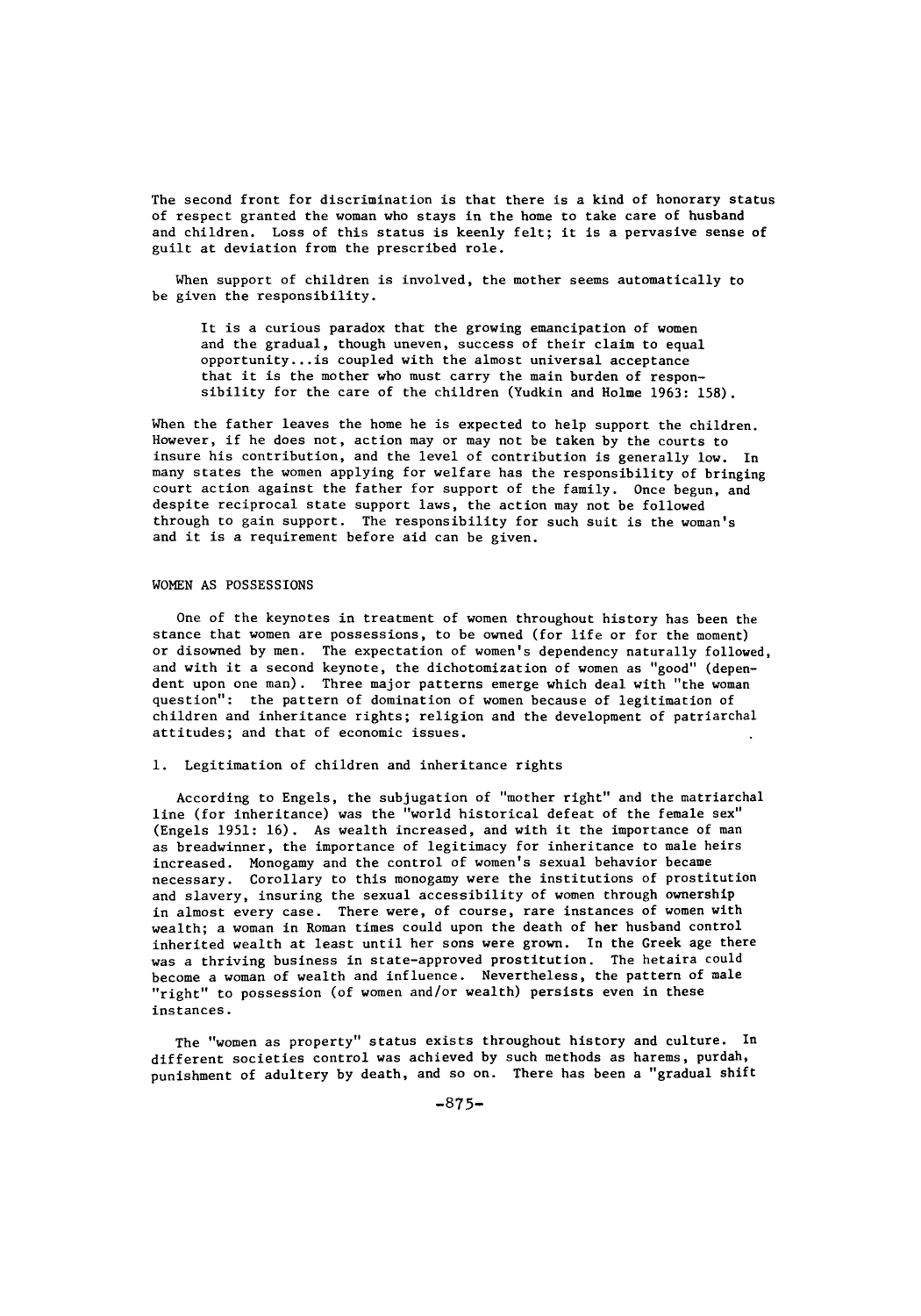from direct physical control to a system of complex and subtle taboos" (Figes 1969: 40). But when a woman was left without the support of a man there were various ways in which to insure control, from the custom of suttee or burial alive with the husband to the idea of being bonded or given to another man. An unattached woman had no place in society unless it were as a possession or a prostitute.

#### 2. Religion and the development of patriarchal attitudes

Some of the earliest religious traditions are those which ascribe sexual immorality to women, or warn men that they will be led astray by women appealing to their "baser natures." Thus Eve tempted Adam, pure soul that he was. In fact, according to religious history, she was responsible for man's mortality and fall from grace. The development of this kind of tradition within the structure of religion made for strong control of the woman. She embodied all weaknesses and left the man strong, intact, and morally superior. That women believed these traditions too left man with a definite edge.

Even before Eve, God created Lilith, who became the mother of demons and harlots when she left Adam, unwilling to be submissive to him. Rabbinical treatises from the first century BC deal with women as equated with sin and sexuality.

Harlot and demoness, they are one and the same thing. Or rather one should say, harlot, demoness, and unnaturally rebellious woman.. .for Lilith was really the first example of that awful creature later to be dubbed the "emancipated woman" (Figes 1969: 42).

Some of the strongest sexual prohibitions against women are written into the Deuteronomic revisions of the Jewish Book of the Law (Leviticus, ch. 12 and  $18-21$ ). Here emerge two patterns. The first has to do with in-group/ out-group behavior, and served a purpose in uniting Jews under the Yahwist religion. There could be no marriage with a non-Jew woman, and even "profanation of the seed" of a Jew was forbidden. The Yahwist religion was a movement away from the old gods, the fertility cults, the orgiastic religious celebrations. Paid temple harlots were a part of these fertility cults, and thus were seen as immoral not only from the standpoint of unity of the family but from the view of the developing Judaic religion. In-group women, bonded to a man and living within Yahwistic law, were decent. Women of the outgroup were seen as impure, as prostitutes and harlots. Religious and moral precepts were thus added to property and inheritance issues.

There is a growing devaluation of sex (equated with the bad woman and lust) throughout the Old and New Testaments. Basic to this is the idea that if sex is wicked, women must be wicked also. Some of Jesus' first converts were harlots for whom he advocated forgiveness and rehabilitation. Yet within a few years of Jesus' death Paul was calling for celibacy and saying that women had no place in the church, generally setting the anti-woman tone still extant in Christianity.

As sex became evil and women were considered its purveyors, the general acceptance of the sexual immorality of women grew. Any woman was assumed to have the capacity for such immorality, and warnings against harlots gave way to warnings against women in general. Note the religious battle against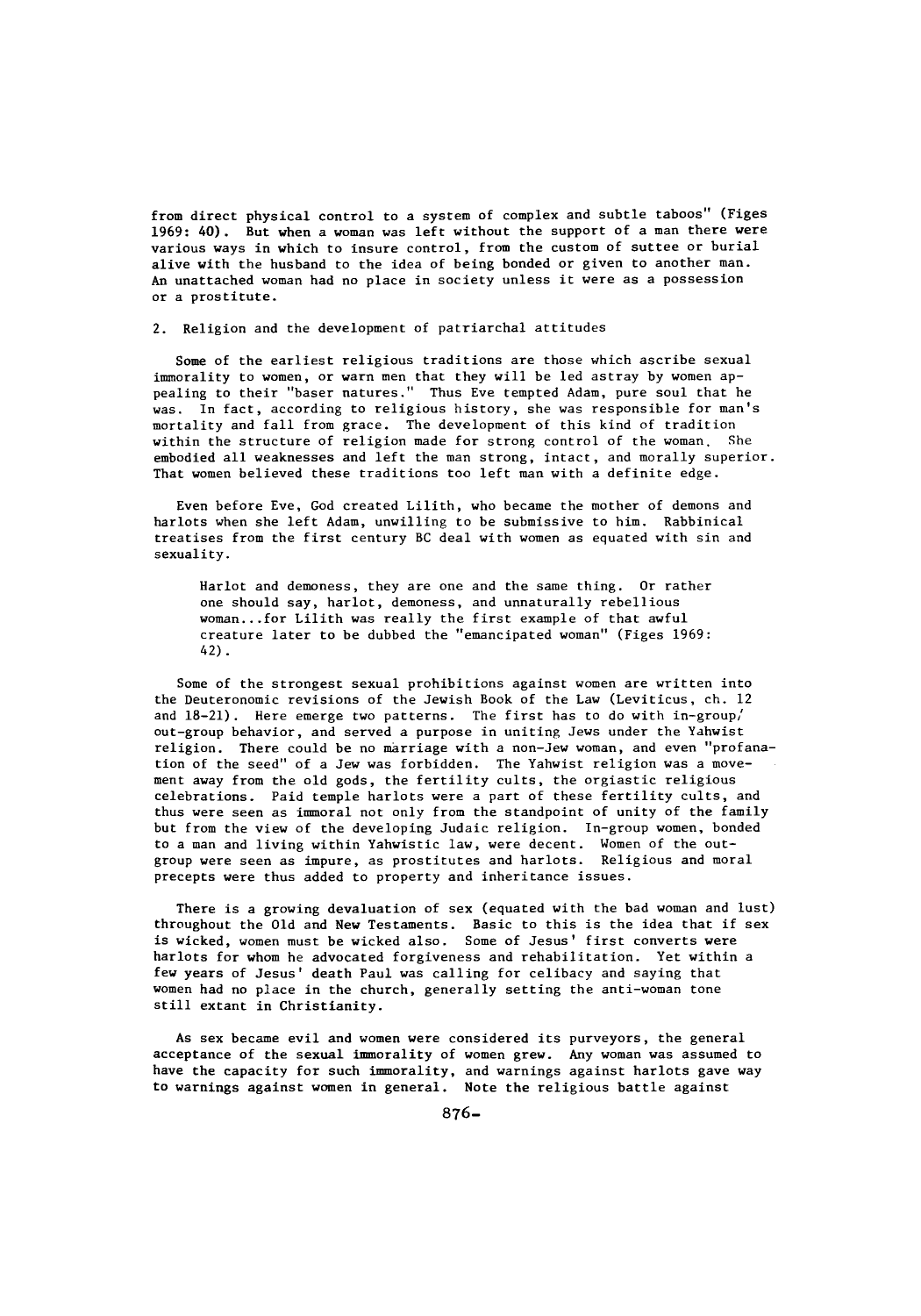We find then, that the earliest beginnings of western culture saw women as property, and this belief was accelerated by capitalism and the Industrial Revolution. Thus a woman's proper role has been attachment to a man. The ultimate determination of her status had to do with man's expectations and with economic assumptions. Obviously, then, the disattached woman is deviant, and deviance from the "good woman-as defined" role leaves only one alternative in the cultural eye. If she is not supported by one man, then by any man? or all men? Do we not feel, subconsciously perhaps, and guided by the unspoken normative standards and rules of our culture, that public support is indeed a form of prostitution?

## SEXUAL STIGMA ON WELFARE AS RESPONSE TO THREAT

Moving now to another perspective on welfare, we observe that in general expressed hostility indicates fear. What have we to fear from this group of people without power, without skills or education, without legitimation in this society, kept alive only by the uneasiness we feel about letting people starve when we have the means to feed them? There are three discernible causes for the fear which may find expression in hostility toward women on welfare. They can be seen as a threat to resources, a threat to our own perceptions of status, and a threat to the established morality norms of the society, in which we all have a stake.

### i. Resource threat

There are two resources against which women on welfare might pose a threat. The first is monetary; the second is a threat to women in the sense of fear of losing their own men.

The fact is that we are not living in an economy of scarcity in this society. Yet, when welfare is the subject of debate, scarcity of money seems to be a major fear. Theobald says

The barriers to the elimination of poverty are not economic.. ./but/ moral and social. The United States is not willing to apply its vast productive potential to the elimination of poverty (Theobald 1968: 76).

### And Etzioni:

The modernized societies command an enormous capacity for material production which can satisfy most of the material needs of their members. Inequality is maintained to a significant extent because of a psychology of scarcity.. .and because of the prestige and power implications of increased equality (Etzioni 1968: 618).

The cost of welfare is a minuscule amount compared to other costs. In fiscal 1971 37% of the total budget nationally was spent for military purposes, whereas 2% was spent for welfare payments (NWRO 1971: **11).** Though scarcity may be a psychological issue in the provision of welfare it is not a real one.

The second threat involves the fear of loss of husband by married women. This has two facets. There is hostility toward divorcees and widows and an attitude that assumes their sexual availability. The commission of sex with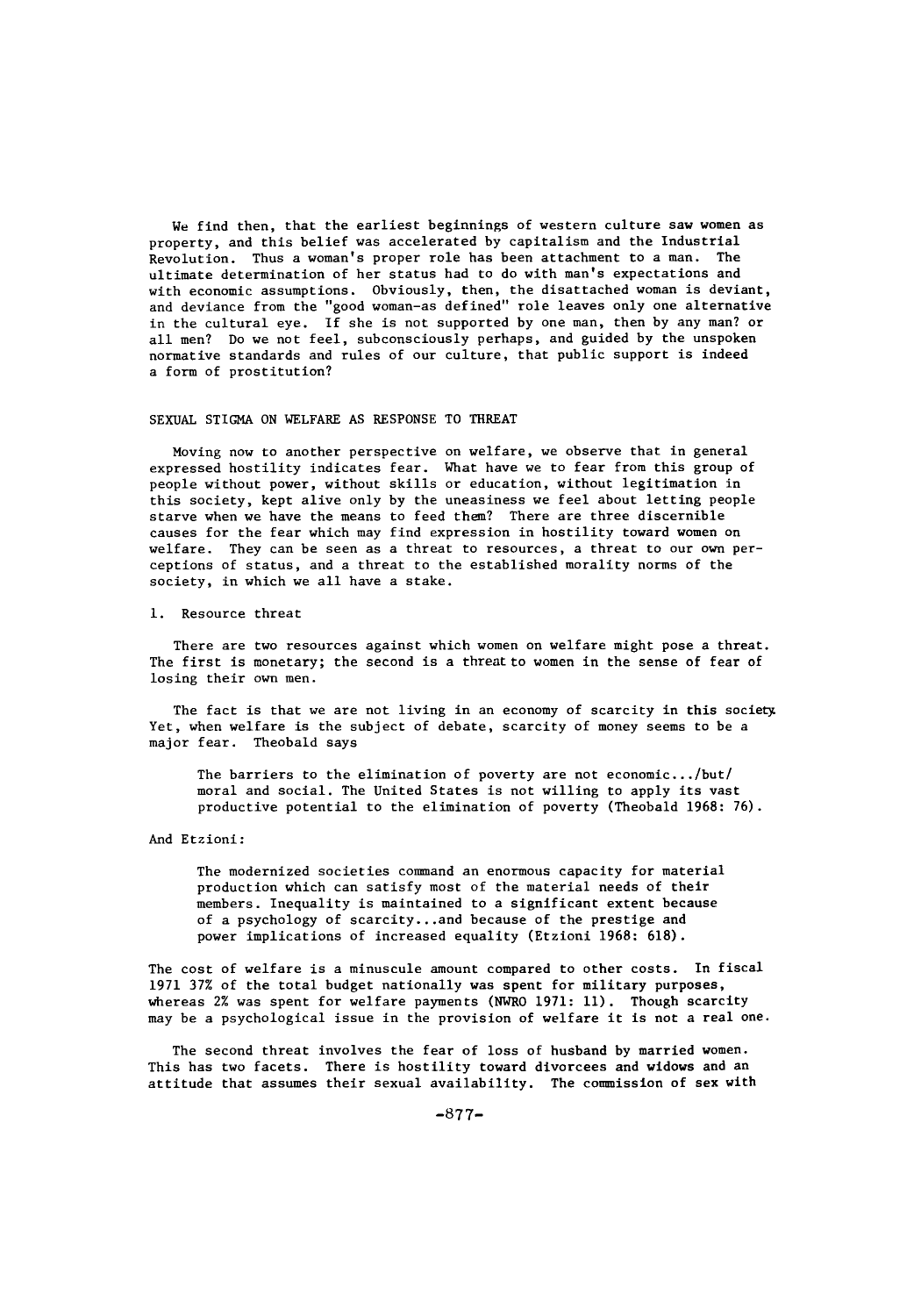witchcraft as an example. Witchhunts were primarily directed against women and had to do with the rooting out of carnal lust "...which is in women insatiable..." (Figes, OP. CIT. p. 52, quoting Sprenger, circa 1500). Because of its tie to fertility cults and nature worship, witchcraft was fought from earliest times to "keep religion pure."

The religious perception of all women as potentially immoral served two purposes. It legitimated man as the moral force and excused him from falling because, after all, it was her fault; and it convinced women not only of the moral rectitude of the man but of the precarious position that all women held in relation to the "fallen woman." In ancient Judaism there was at least some protection -- a woman was not automatically considered evil (foreigners excepted). But in Christianity, which some regard as a male cult (Figes 1969: 150), any woman could fall. Even the attachment to a man was no real protection because she could have "tricked him with her wiles." The image of woman as wily witch lingers even today.

## 3. Economic issues

Until the downfall of the guild system and the advance of capitalism there was little difference in treatment of the poor according to sex. The overriding consideration had to do with sustenance and the work ethnic. Business was centered in the home and both man and wife had status in their division of labor. However, with the breakdown of the home business, the woman became entirely dependent on the wages brought home from the factory by the man. If those wages were not sufficient, she had to find work, preferably in the home because of the children.

Women who had to work outside the home (and their children) became the cheapest pool of cheap labor. At first they were systematically excluded from the guilds, then from the factory, on the basis that they could not handle the heavy machinery. Ironically, this became a major factor in the exploitation of women, for after they were excluded so that any labor rights gained did not apply to them, they were used as a "cheap labor threat" to hold down wages for men. Since they had to support families, they would take what work they could find at the wages offered. Despite advances since then. much the same situation exists for women as cheap labor today (Ferriss 1971).

Among poorly-paid working class women, prostitution flourished as a means to supplement income. Statements decrying such behavior were common, but there was a tacit approval because prostitution kept pure the women men wanted to marry. Thus poor women were regarded as possessible and therefore possessions, and the purity of other women was for the purpose of insuring legitimacy, enlarging businesses through marriages, and so forth. Victorian morality (along with Freud) at last decreed that good women did not have sexual feelings, that they were the source of legitimate children, and that only "bad women" were available for passion. Both ladies and working women were commodities in a sense -- they were items of economic trade.

In a society where men have an over-riding interest in the acquisition of wealth, and where women themselves have become a form of property, the link between sexuality and money becomes inextricable. Sexuality then has to be strictly controlled -- all sexual relations with women become either a way of spending money or amount to stealing another man's property (Figes 1969: 83).

-878-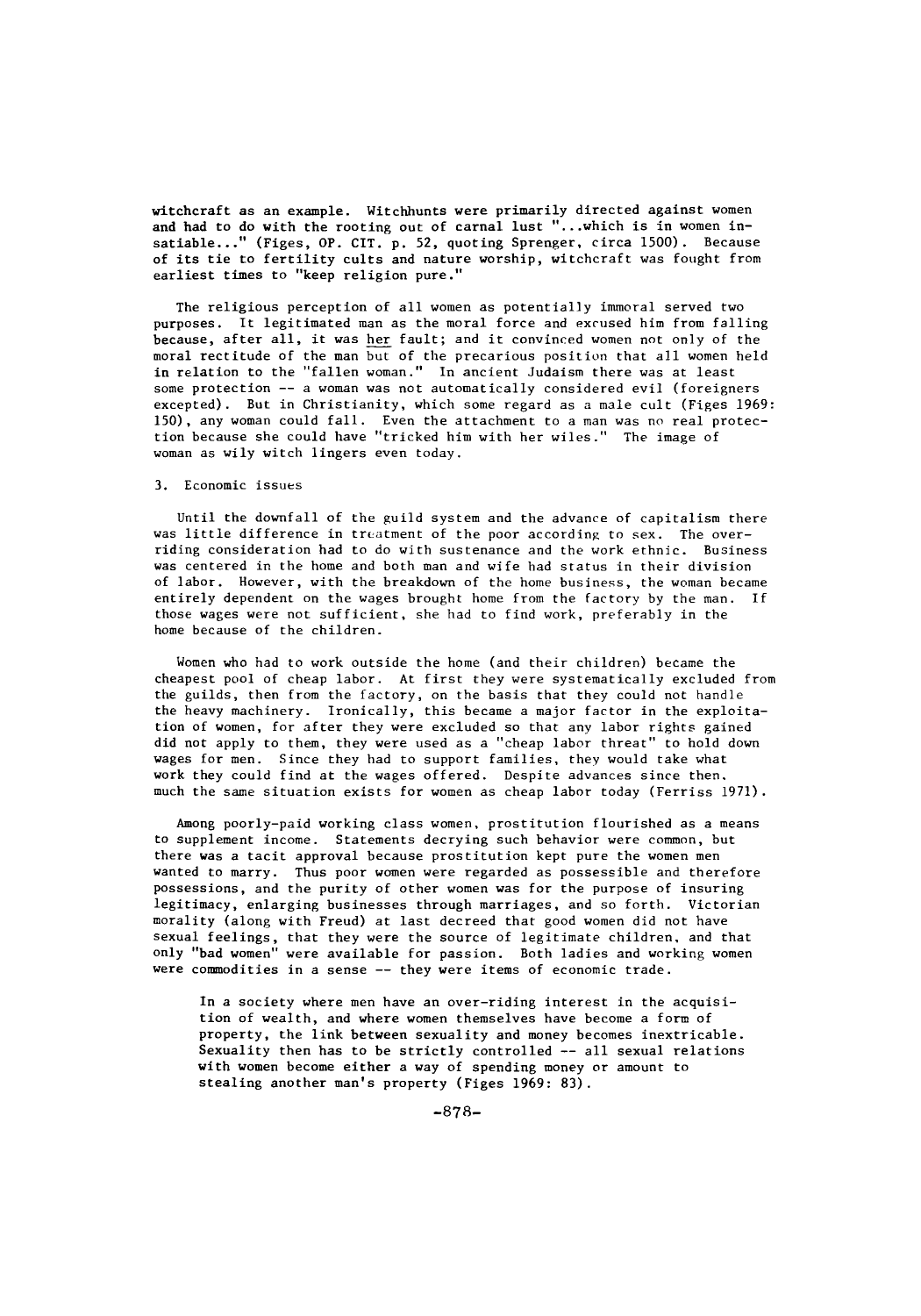a woman other then wife -- infidelity -- is perceived by women as the worst sign of a failing marriage. Moreover, loss of husband means loss of the only fully legitimated means of support for the family. Socialization has taught that a woman's role is to be supported by a man. To this end, many women simply do not know how to go about supporting themselves, and if they must can only do that at a much lower level than that which a husband might provide (because of lack of skills and job discrimination). In a very real sense if they lose their men they have little means of financial support, let alone the emotional, personal, and social rewards of the married life. Moreover, they know that they will suffer the same loss of status as the women they fear. This could be a very real reason for the hostility of attached women for women on welfare.

## 2. Status threat

The above shades into the next area of threat, fear of status loss. Though women on welfare do not cause this loss to other women, generally speaking, they are indicative of the fact that such a fall can happen. Women in this society are in a fairly precarious position; their support as well as their position of status derive mainly from the position of their men. Men can put women aside, and have done so regularly, and though women can also put men aside, sanctions against this appear to be much greater in our society.

The fear of status loss, and what it would mean in terms of becoming a disattached woman in our society, may be the source of much hostility toward women on welfare. By disavowing their similarities to such women, other women heighten their own perception of social distance thus denying the precariousness of their own positions. Even women on welfare themselves disavow similarity with other women on welfare whom they consider less moral (Mandell, 1971). This might be considered a harmless self-deception to assure one's own security if its expression did not so injure women on welfare.

## 3. Moral threat

Finally there does exist the basic threat to society in the dissolution and weakening of marriage ties. With the growing divorce rate, other incidences of what is considered moral deviance, such as group marriages, cohabitation with marriage, etc., it seems a natural reaction of those with vested interests in society, which we all have, to strike out at those who deviate from this most basic norm. And the most obvious and visible of those who deviate, and the most available for public sanction, are those whom the public is called upon to support.

## **SUMMARY**

The purpose of this paper has been to make a case for consideration of sex discrimination as a major factor in negative attitudes toward women on welfare. Both men and women on welfare have been subject to attitudes of hostility, but for men the issues of welfare have not been considered in this paper. Deviance from sex role expectations for women on welfare remains a source of hostility toward them, and because women are expected to assume a work role if they are disattached from a man those seeking welfare are publicly labelled as doubly deviant.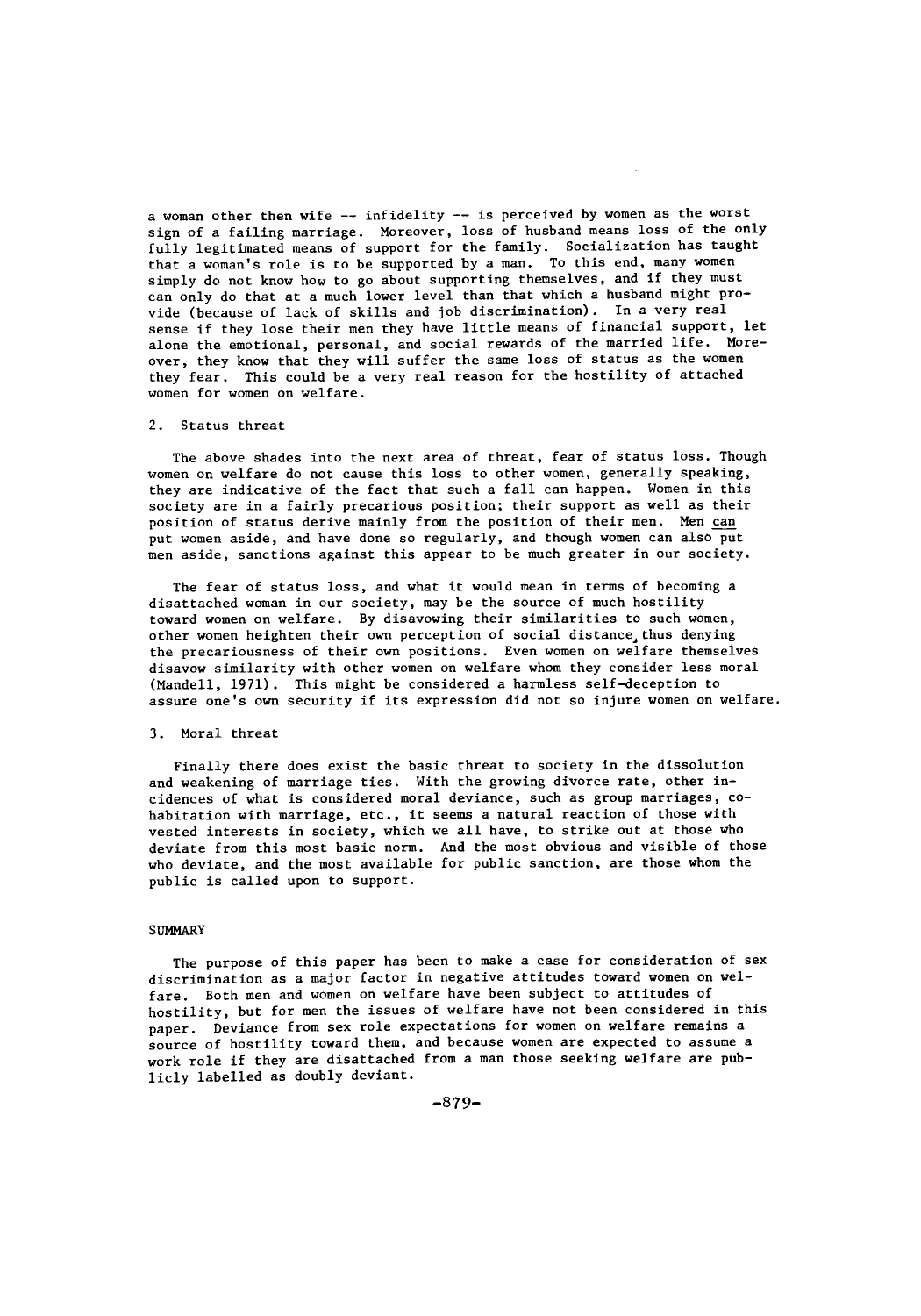Discrimination toward women in religious, economic, and legal traditions has served both to evaluate women as possessions of men, in one way or another, and to dichotomize them by labelling them as "good" or "bad" depending on how they fulfill their expected sex roles. There seems to be no middle way in the public eye. Being attached to a man lends an aura of respect. Becoming disattached brings a taint of sexual immorality which seems to be an outgrowth of centuries of cultural socialization. Moreover, it provides rationales for considering the woman on welfare as a source of threat to both national and family resouces, to status, and to society.

### CONCLUSION

While sex discrimination is increasingly becoming a popular topic for study, research, and polemic, it presents a special problem for women on welfare, because it is hidden under considerations of work ethic. Those who speak loudest against sex discrimination in general, and those who have power to work against it, do not see the problems of women on welfare as stemming from sex discrimination. Until we, and they, realize that the work ethic problem is one which confounds and obfuscates the real issue of women on welfare, this powerless group will continue to be branded as outcasts of society with the "scarlet W."

## **REFERENCES**

Bell, Winifred. AID TO DEPENDENT CHILDREN (New York: Columbia University Press, 1976). Bernard, Sydney, and Philip Booth. PUBLIC ASSISTANCE POWER STRUCTURE (Paper prepared for the National Conference on Social Welfare, San Francisco, May 1968). Chesler, Phyllis. "Men Drive Women Crazy," PSYCHOLOGY TODAY (July 1971: p. 97 ff.). Crowley, Joan, and T. Levitin and R. Quinn. "Seven Deadly Half-Truths about Women," PSYCHOLOGY TODAY (March 1973). Engels, Friedrick. THE WOMAN QUESTION: SELECTIONS FROM THE WRITINGS OF MARX, ENGELS, STALIN, AND LENIN. (New York: International Publishers, 1951). Etzioni, Amitai. ACTIVE SOCIETY (New York: Free Press, 1968). Etzioni, Amitai. MODERN ORGANIZATIONS (New Jersey: Prentice-Hall, 1966). Ferriss, Abbot. INDICATORS AND TRENDS IN THE STATUS OF AMERICAN WOMEN (Russell Sage Foundation, 1971). Figes, Eva. PATRIARCHAL ATTITUES (New York: Stein and Day, 1969). Goode, William. WORLD REVOLUTION AND FAMILY PATTERNS (New York: Free Press, 1970). Gronbjerg, Kirsten. THE AMERICAN WAY OF WELFARE (working paper, November 1970). Harrington, Michael. **THE** OTHER AMERICA (New York: Macmillan Co., 1963). JACKSON CITIZEN PATRIOT, Editorial. (Jackson, Michigan: January 3, 1974). Kallen, David, and Dorothy Miller. "Public Attitudes Toward Welfare," SOCIAL WORK (July 1971), pp. 83 **ff.** Klein, Philip. FROM PHILANTHROPY TO SOCIAL WELFARE (York, Pa.: Jossey-Bass, 1968). Mandell, Betty. "Welfare and Totalitarianism: Theoretical Issues," SOCIAL WORK (January 1971), p. 25 **ff.** National Welfare Rights Organization. "Six Myths about Welfare," (Washington, D.C.: NWRO, 1971), pp. 8-9.  $-880-$